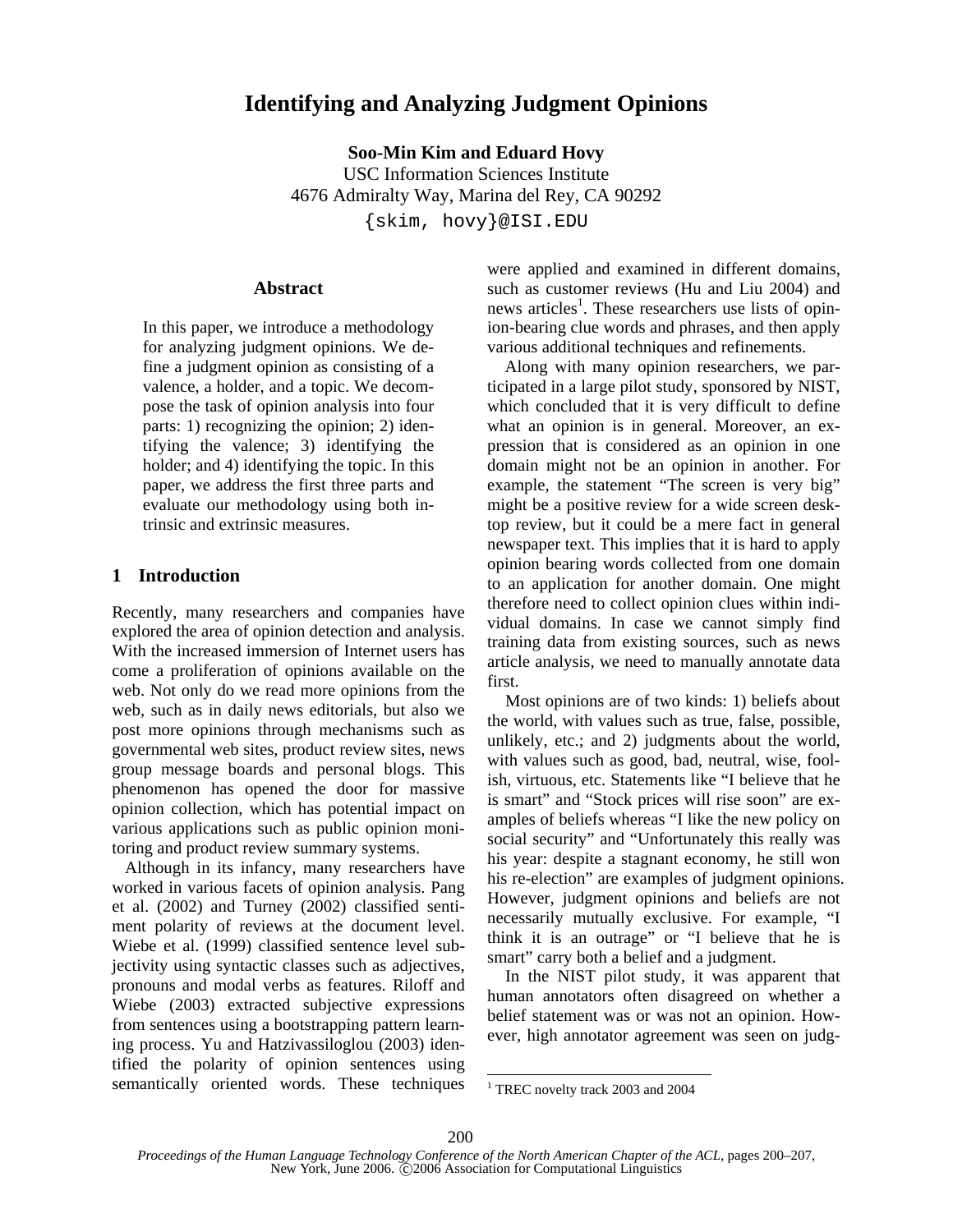ment opinions. In this paper, we therefore focus our analysis on judgment opinions only. We hope that future work yields a more precise definition of belief opinions on which human annotators can agree.

We define a judgment opinion as consisting of three elements: a valence, a holder, and a topic. The *valence*, which applies specifically to judgment opinions and not beliefs, is the value of the judgment. In our framework, we consider the following valences: positive, negative, and neutral. The *holder* of an opinion is the person, organization or group whose opinion is expressed. Finally, the *topic* is the event or entity about which the opinion is held.

In previous work, Choi et al. (2005) identify opinion holders (sources) using Conditional Random Fields (CRF) and extraction patterns. They define the opinion holder identification problem as a sequence tagging task: given a sequence of words  $(x_1 x_2 \cdots x_n)$  in a sentence, they generate a sequence of labels ( $y_1 y_2 \cdots y_n$ ) indicating whether the word is a holder or not. However, there are many cases where multiple opinions are expressed in a sentence each with its own holder. In those cases, finding opinion holders for each individual expression is necessary. In the corpus they used, 48.5% of the sentences which contain an opinion have more than one opinion expression with multiple opinion holders. This implies that multiple opinion expressions in a sentence occur significantly often. A major challenge of our work is therefore not only to focus on sentence with only one opinion, but also to identify opinion holders when there is more than one opinion expressed in a sentence. For example, consider the sentence "*In relation to Bush's axis of evil remarks, the German Foreign Minister also said, Allies are not satellites, and the French Foreign Minister caustically criticized that the United States' unilateral, simplistic worldview poses a new threat to the world*". Here, "*the German Foreign Minister*" should be the holder for the opinion "*Allies are not satellites*" and "*the French Foreign Minister*" should be the holder for "*caustically criticized*".

In this paper, we introduce a methodology for analyzing judgment opinions. We decompose the task into four parts: 1) recognizing the opinion; 2) identifying the valence; 3) identifying the holder; and 4) identifying the topic. For the purposes of this paper, we address the first three parts and leave the last for future work. Opinions can be extracted from various granularities such as a word, a sentence, a text, or even multiple texts. Each is important, but we focus our attention on wordlevel opinion detection (Section 2.1) and the detection of opinions in short emails (Section 3). We evaluate our methodology using intrinsic and extrinsic measures.

The remainder of the paper is organized as follows. In the next section, we describe our methodology addressing the three steps described above, and in Section 4 we present our experimental results. We conclude with a discussion of future work.

### **2 Analysis of Judgment Opinions**

In this section, we first describe our methodology for detecting opinion bearing words and for identifying their valence, which is described in Section 2.1. Then, in Section 2.2, we describe our algorithm for identifying opinion holders. In Section 3, we show how to use our methodology for detecting opinions in short emails.

### **2.1 Detecting Opinion-Bearing Words and Identifying Valence**

We introduce an algorithm to classify a word as being positive, negative, or neutral classes. This classifier can be used for any set of words of interest and the resulting words with their valence tags can help in developing new applications such as a public opinion monitoring system. We define an *opinion-bearing word* as a word that carries a positive or negative sentiment directly such as "good", "bad", "foolish", "virtuous", etc. In other words, this is the smallest unit of opinion that can thereafter be used as a clue for sentence-level or text-level opinion detection.

We treat word sentiment classification into Positive, Negative, and Neutral as a three-way classification problem instead of a two-way classification problem of Positive and Negative. By adding the third class, Neutral, we can prevent the classifier from assigning either positive or negative sentiment to weak opinion-bearing words. For example, the word "central" that Hatzivassiloglou and McKeown (1997) included as a positive adjective is not classified as positive in our system. Instead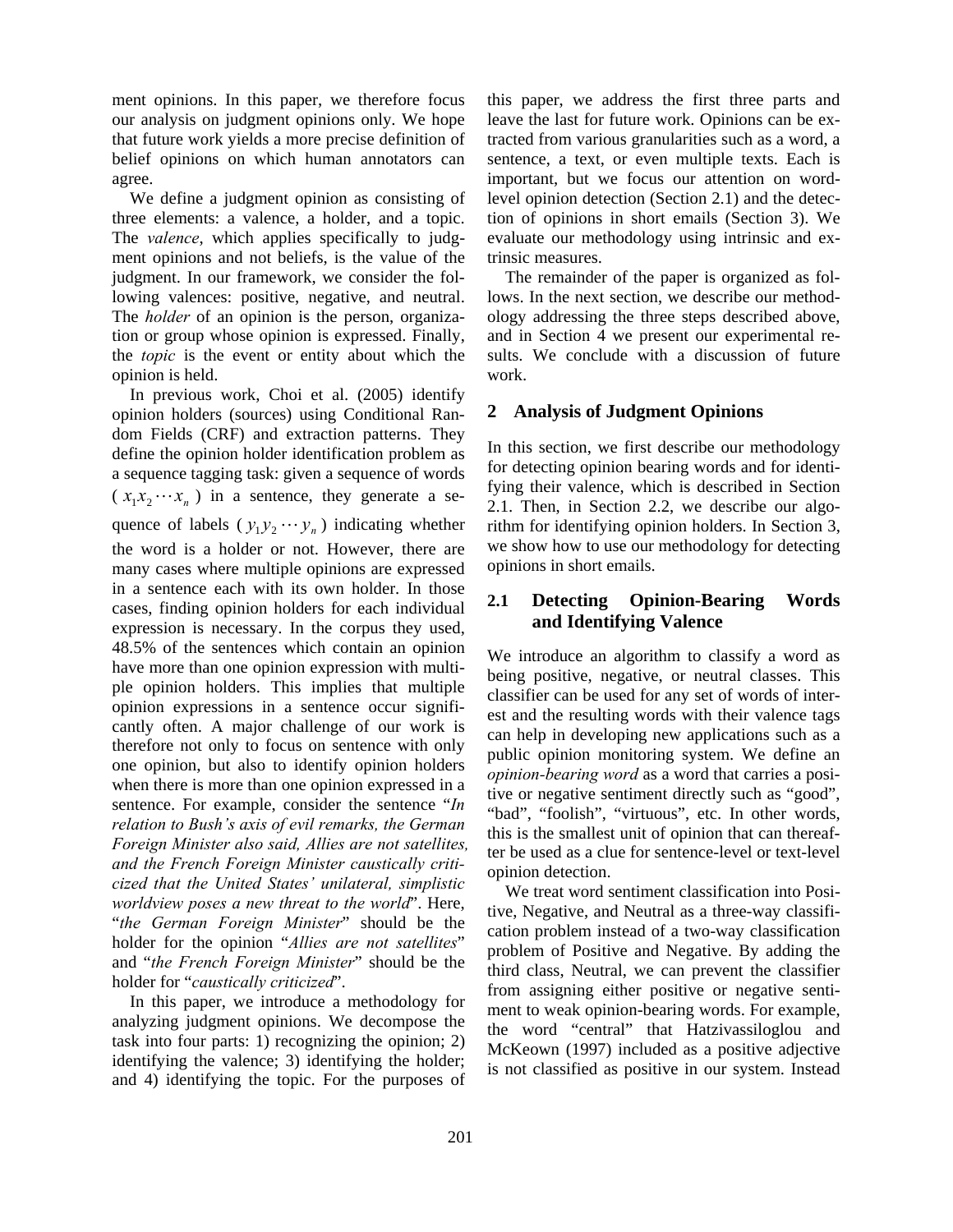we mark it as "neutral" since it is a weak clue for an opinion. If an unknown word has a strong relationship with the neutral class, we can therefore classify it as neutral even if it has some small connotation of Positive or Negative as well.

**Approach**: We built a word sentiment classifier using WordNet and three sets of positive, negative, and neutral words tagged by hand. Our insight is that synonyms of positive words tend to have positive sentiment. We expanded those manually selected seed words of each sentiment class by collecting synonyms from WordNet. However, we cannot simply assume that all the synonyms of positive words are positive since most words could have synonym relationships with all three sentiment classes. This requires us to calculate the closeness of a given word to each category and determine the most probable class. The following formula describes our model for determining the category of a word:

$$
\underset{c}{\arg\max} P(c \mid w) \cong \underset{c}{\arg\max} P(c \mid syn_1, syn_2......syn_n)
$$
 (1)

where *c* is a category (Positive, Negative, or Neutral) and  $w$  is a given word;  $syn_n$  is a WordNet synonym of the word *w*. We calculate this closeness as follows;

$$
\arg \max_{c} P(c | w) = \arg \max_{c} P(c)P(w | c)
$$
\n
$$
= \arg \max_{c} P(c)P(\text{syn} \text{ i} \text{syn} \text{ z} \text{ syn} \text{ s...} \text{syn} \text{ n} | c)
$$
\n
$$
= \arg \max_{c} P(c) \prod_{k=1}^{m} P(f_k | c)^{\text{count} (f_k, \text{synset (w))}} \quad (2)
$$

where  $f_k$  is the  $k^{th}$  feature of class *c* which is also a member of the synonym set of the given word *w. count(f<sub>k</sub>, synset(w))* is the total number of occurrences of the word feature  $f_k$  in the synonym set of word *w*. In section 4.1, we describe our manually annotated dataset which we used for seed words and for our evaluation.

#### **2.2 Identifying Opinion Holders**

Despite successes in identifying opinion expressions and subjective words/phrases (See Section 1), there has been less achievement on the factors closely related to subjectivity and polarity, such as identifying the opinion holder. However, our research indicates that *without* this information, it is difficult, if not impossible, to define 'opinion' accurately enough to obtain reasonable interannotator agreement. Since these factors co-occur and mutually reinforce each other, the question "Who is the holder of this opinion?" is as impor-

| Sentence | Iraqi Vice President Taha Yassin Rama-<br>dan, responding to Bush's 'axis of evil'<br>remark, said the U.S. government 'is the |
|----------|--------------------------------------------------------------------------------------------------------------------------------|
|          | source of evil' in the world.                                                                                                  |
|          | Expressive the U.S. government 'is the source of evil'                                                                         |
|          | subjectivity in the world                                                                                                      |
| Strength | Extreme                                                                                                                        |
| Source   | Iraqi Vice President Taha Yassin Ramadan                                                                                       |
|          | $-11$ $-1$ $-1$                                                                                                                |

Table 1: Annotation example

tant as "Is this an opinion?" or "What kind of opinion is expressed here?".

In this section, we describe the automated identification for opinion holders. We define an opinion holder as an entity (person, organization, country, or special group of people) who expresses explicitly or implicitly the opinion contained in the sentence.

Previous work that is related to opinion holder identification is (Bethard et al. 2004) who identify opinion propositions and holders. However, their opinion is restricted to propositional opinion and mostly to verbs. Another related work is (Choi et al.  $2005$ ) who use the MPQA corpus<sup>2</sup> to learn patterns of opinion sources using a graphical model and extraction pattern learning. However, they have a different task definition from ours. They define the task as identifying opinion sources (holders) given a sentence, whereas we define it as identifying opinion sources given an opinion expression in a sentence. We discussed their work in Section 1.

**Data**: As training data, we used the MPQA corpus (Wilson and Wiebe, 2003), which contains news articles manually annotated by 5 trained annotators. They annotated 10657 sentences from 535 documents, in four different aspects: *agent, expressive-subjectivity, on,* and *inside*. *Expressivesubjectivity* marks words and phrases that indirectly express a *private state* that is defined as a term for opinions, evaluations, emotions, and speculations. The *on* annotation is used to mark speech events and direct expressions of private states. As for the holder, we use the agent of the selected private states or speech events. While there are many possible ways to define what opinion means, intuitively, given an opinion, it is clear what the opinion holder means. Table 1 shows an example of the annotation. In this example, we consider the expression "the U.S. government 'is the source of evil' in the world" with an expres-

<sup>2</sup> http://www.cs.pitt.edu/~wiebe/pubs/ardasummer02/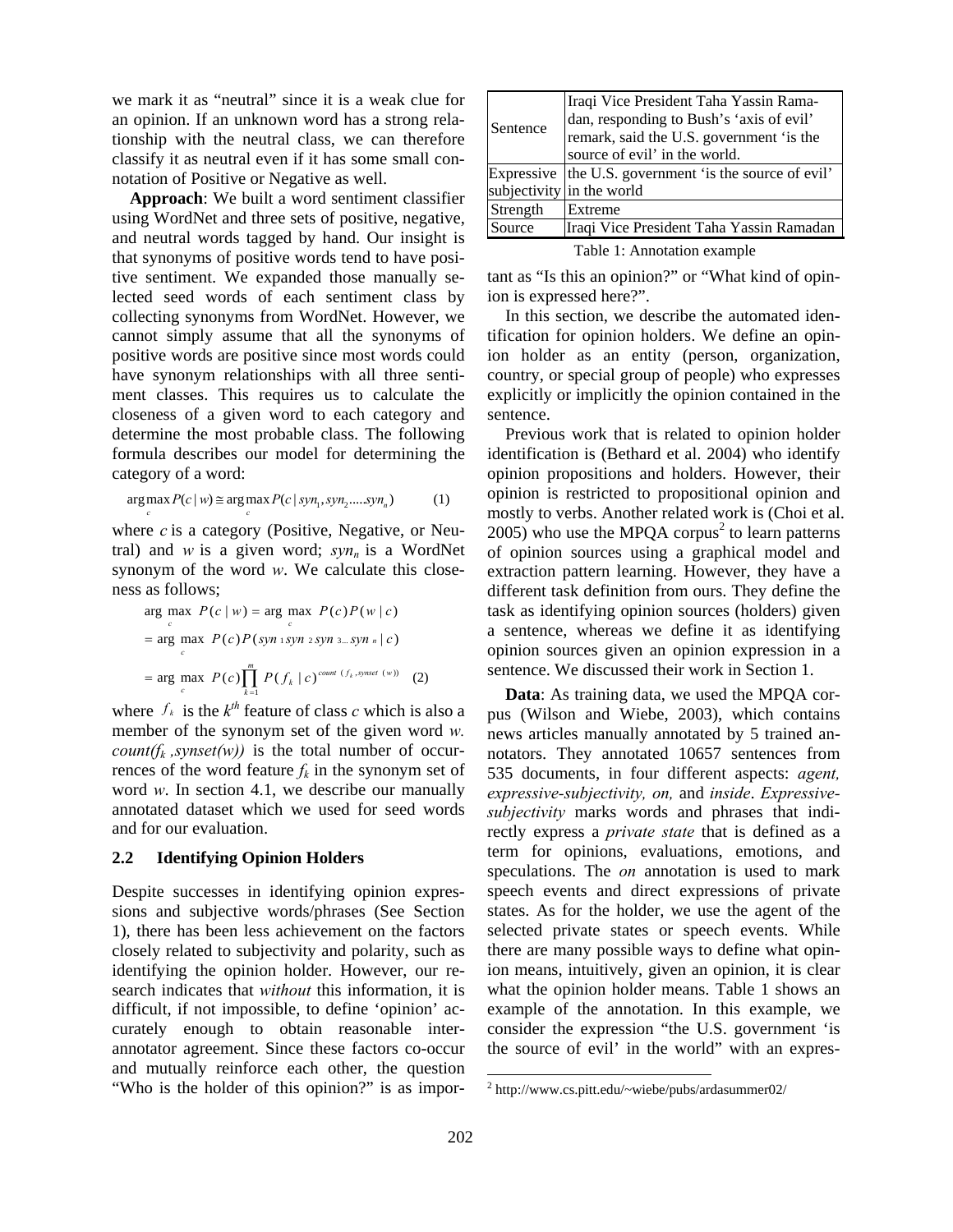sive-subjectivity tag as an opinion of the holder "Iraqi Vice President Taha Yassin Ramadan".

**Approach:** Since more than one opinion may be expressed in a sentence, we have to find an opinion holder for each opinion expression. For example, in a sentence "A thinks B's criticism of T is wrong", B is the holder of "the criticism of T", whereas A is the person who has an opinion that B's criticism is wrong. Therefore, we define our task as finding an opinion holder, given an opinion expression. Our earlier work (ref suppressed) focused on identifying opinion expressions within text. We employ that system in tandem with the one described here.

To learn opinion holders automatically, we use a Maximum Entropy model. Maximum Entropy models implement the intuition that the best model is the one that is consistent with the set of constraints imposed by the evidence but otherwise is as uniform as possible (Berger et al. 1996). There are two ways to model the problem with ME: classification and ranking. Classification allocates each holder candidate to one of a set of predefined classes while ranking selects a single candidate as answer. This means that classification modeling<sup>3</sup> can select many candidates as answers as long as they are marked as true, and does not select any candidate if every one is marked as false. In contrast, ranking always selects the most probable candidate as an answer, which suits our task better. Our earlier experiments showed poor performance with classification modeling, an experience also reported for Question Answering (Ravichandran et al. 2003).

We modeled the problem to choose the most probable candidate that maximizes a given conditional probability distribution, given a set of holder candidates  $\{h_1 h_2 \ldots h_N\}$  and opinion expression *e*. The conditional probability  $P(h | \{h_1, h_2, \ldots, h_n\}, e)$ can be calculated based on *K* feature functions  $f_k(h, [h_1 h_2 ... h_n], e)$ . We write a decision rule for the ranking as follows:

$$
h = \underset{h}{\text{argmax}} \quad [P(h \mid \{h_1 h_2 ... h_N \}, e)]
$$
  
=  $\underset{h}{\text{argmax}} \quad \left[ \sum_{k=1}^{K} \lambda_k f_k(h, \{h_1 h_2 ... h_N \}, e) \right]$ 

Each  $\lambda_k$  is a model parameter indicating the weight of its feature function.

 $\overline{\phantom{a}}$ 



Figure 1: Overall system architecture

Figure 1 illustrates our holder identification system. First, the system generates all possible holder candidates, given a sentence and an opinion expression <E>. After parsing the sentence, it extracts features such as the syntactic path information between each candidate <H> and the expression <E> and a distance between <H> and <E>. Then it ranks holder candidates according to the score obtained by the ME ranking model. Finally the system picks the candidate with the highest score. Below, we describe in turn how to select holder candidates and how to select features for the training model.

**Holder Candidate Selection:** Intuitively, one would expect most opinion holders to be named entities (PERSON or ORGANIZATION)<sup>4</sup>. However, other common noun phrases can often be opinion holders, such as "the leader", "three nations", and "the Arab and Islamic world". Sometimes, pronouns like *he, she,* and *they* that refer to a PERSON, or *it* that refers to an ORGANIZATION or country, can be an opinion holder. In our study, we consider all noun phrases, including common noun phrases, named entities, and pronouns, as holder candidates.

**Feature Selection:** Our hypothesis is that there exists a structural relation between a holder <H> and an expression  $\langle E \rangle$  that can help to identify opinion holders. This relation may be represented by lexical-level patterns between <H> and <E>, but anchoring on surface words might run into the data sparseness problem. For example, if we see the lexical pattern "<H> recently criticized <E>" in the training data, it is impossible to match the expression "<H> yesterday condemned <E>". These, however, have the same syntactic features in our

<sup>&</sup>lt;sup>3</sup> In our task, there are two classes: holder and non-holder.

<sup>&</sup>lt;sup>4</sup> We use BBN's named entity tagger IdentiFinder to collect named entities.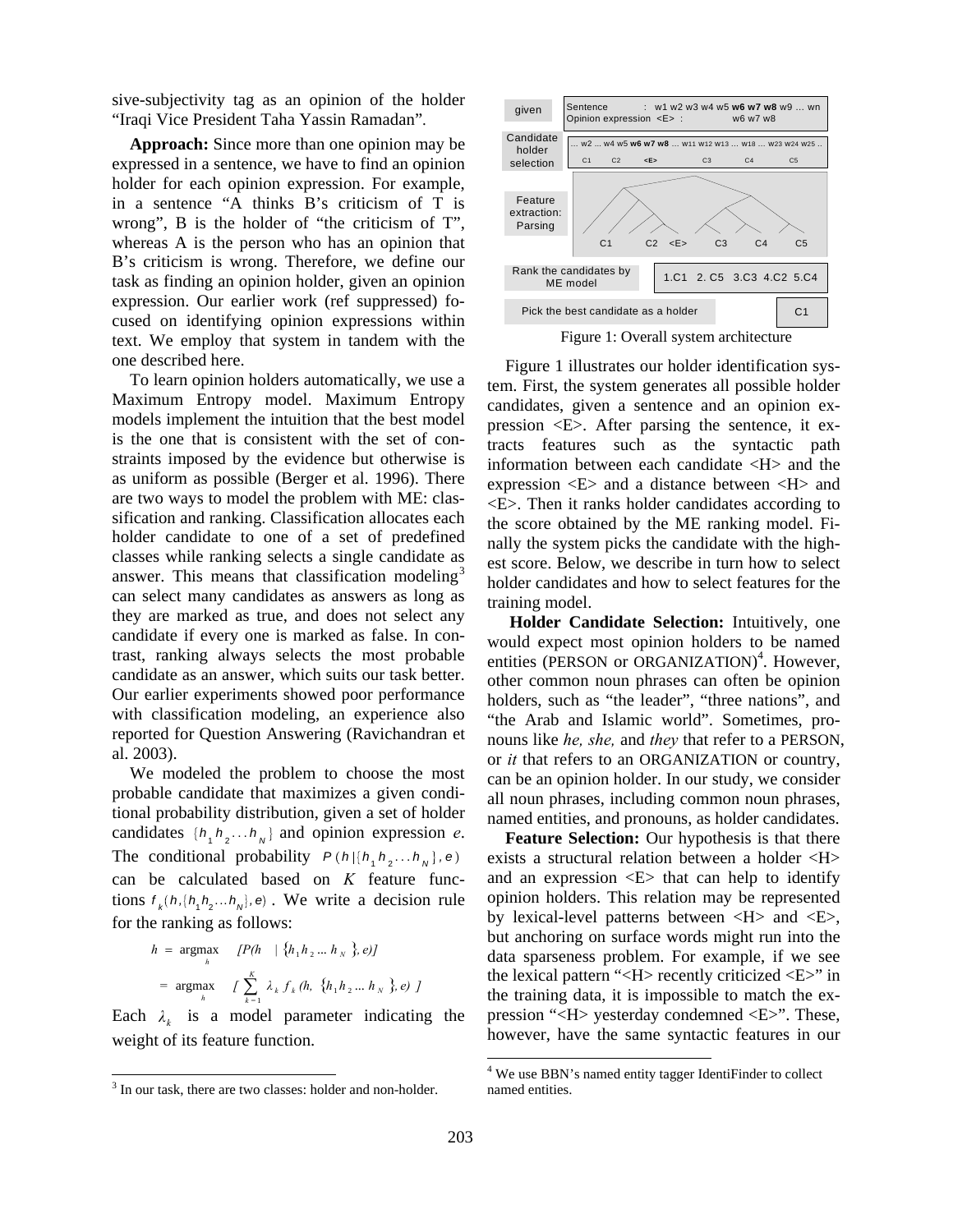

Figure 2: A parsing example

model. We therefore selected structural features from a deep parse, using the Charniak parser.

After parsing the sentence, we search for the *lowest common parent node* of the words in <H> and  $\langle E \rangle$  respectively ( $\langle H \rangle$  and  $\langle E \rangle$  are mostly expressed with multiple words). A lowest common parent node is a non-terminal node in a parse tree that covers all the words in  $\langle H \rangle$  and  $\langle E \rangle$ . Figure 2 shows a parsed example of a sentence with the holder "China's official Xinhua news agency" and the opinion expression "accusing". In this example, the lowest common parent of words in  $\langle H \rangle$  is the bold NP and the lowest common parent of  $\langle E \rangle$  is the bold VBG. We name these nodes *Hhead* and *Ehead* respectively. After finding these nodes, we label them by subscript (e.g.,  $NP_H$  and  $VBG_E$ ) to indicate they cover <H> and <E>. In order to see how Hhead and Ehead are related to each other in the parse tree, we define another node, *HEhead,* which covers both Hhead and Ehead. In the example, HEhead is S at the top of the parse tree since it covers both  $NP<sub>H</sub>$  and  $VBG<sub>E</sub>$ . We also label S by subscript as  $S_{HE}$ .

To express tree structure for ME training, we extract path information between <H> and <E>. In the example, the complete path from Hhead to Ehead is "< $H$ > NP S VP S S VP VBG < $E$ >". However, representing each complete path as a single feature produces so many different paths with low frequencies that the ME system would learn poorly. Therefore, we split the path into three parts: *HEpath, Hpath an Epath*. HEpath is defined as a path from HEhead to its left and right child nodes that are also parents of Hhead and Ehead. Hpath is a path from Hhead and one of its ancestor nodes that is a child of HEhead. Similarly, Epath is defined as a path from Ehead to one of its ancestors that is also a child of HEhead. With this splitting, the system can work when any of HEpath, Hpath or Epath appeared in the training data, even if the entire path from  $\langle H \rangle$  to  $\langle E \rangle$  is unseen. Table 2 summarizes these concepts with two holder candidate examples in the parse tree of Figure 2.

We also include two non-structural features. The first is the type of the candidate, with values NP, PERSON, ORGANIZATION, and LOCATION. The second feature is the distance between <H> and <E>, counted in parse tree words. This is motivated by the intuition that holder candidates tend to lie closer to their opinion expression. All features are listed in Table 3. We describe the performance of the system in Section 4.

|               | Candidate 1                              | Candidate 2                 |
|---------------|------------------------------------------|-----------------------------|
|               | China's official Xinu-                   | Bush                        |
|               | hua news agency                          |                             |
| Hhead         | NP <sub>H</sub>                          | NNP <sub>H</sub>            |
| Ehead         | $VBG_{\rm F}$                            | $\mathrm{VBG}_{\mathrm{F}}$ |
| <b>HEhead</b> | $S_{HE}$                                 | $VP_{HE}$                   |
| Hpath         | $NP_{H}$                                 | $NNP_HNP_HNP_H$             |
|               |                                          | $NP_{H}PP_{H}$              |
| Epath         | $VBG_E VP_E S_E S_E VP_E$                | $VBG_E VP_E S_E S_E$        |
| HEpath        | $S_{HE}$ NP <sub>H</sub> VP <sub>E</sub> | $VP_{HE} PP_H S_E$          |

Table 2: Heads and paths for the Figure 2 example

| <b>Features</b> | <b>Description</b>                                           |
|-----------------|--------------------------------------------------------------|
| F1              | Type of $H$ >                                                |
| F2              | HEpath                                                       |
| F3              | Hpath                                                        |
| F4              | Epath                                                        |
| F5              | Distance between $\langle H \rangle$ and $\langle E \rangle$ |

Table 3: Features for ME training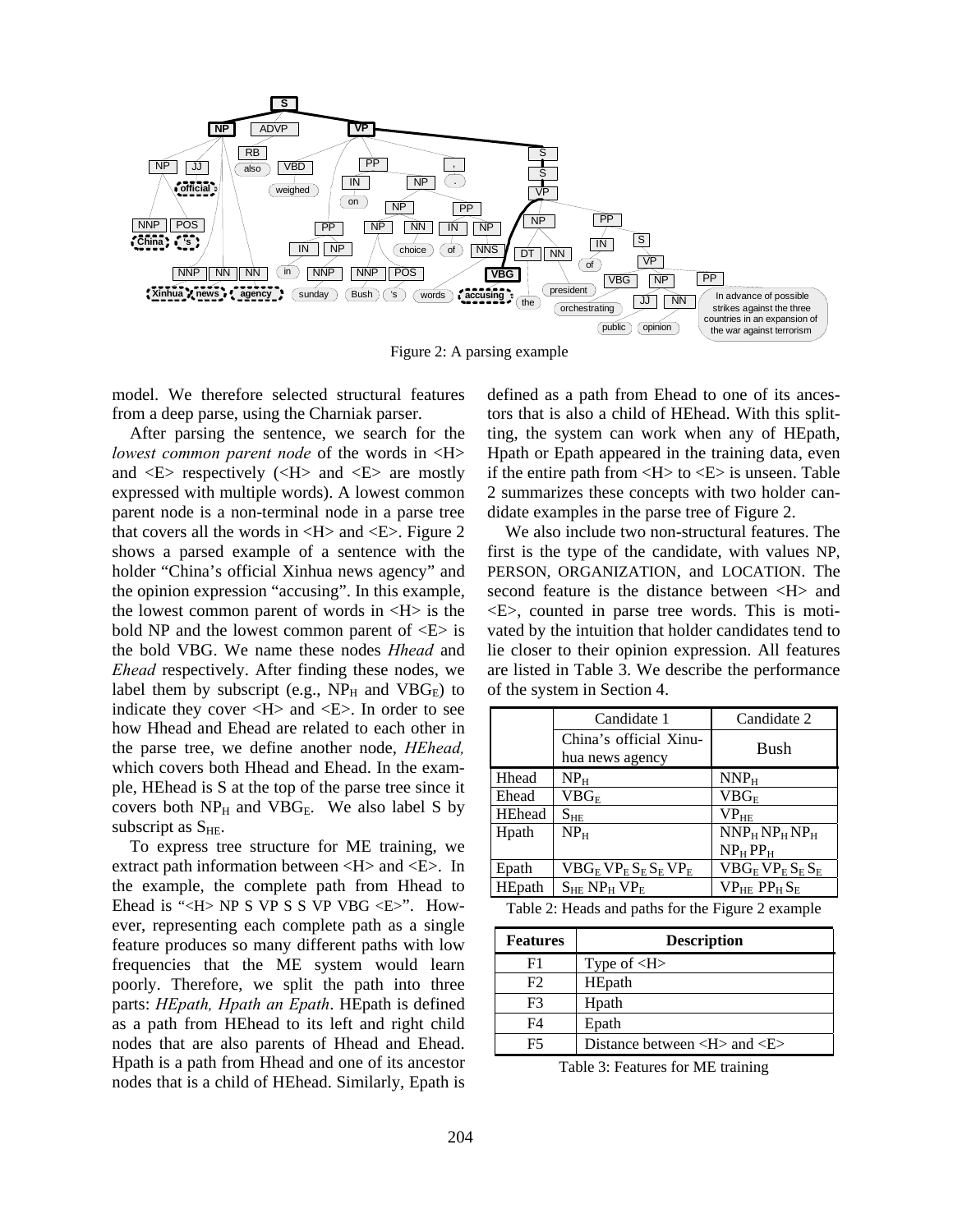| <b>Model 1</b>                                                    |
|-------------------------------------------------------------------|
| Translate a German email to English                               |
| · Apply English opinion-bearing words                             |
| Model 2                                                           |
| · Translate English opinion-bearing words to<br>German            |
| Analyze a German email using the German<br>opinion-bearing words. |

Table 4: Two models of German Email opinion analysis system

## **3 Applying our Methodology to German Emails**

In this section, we describe a German email analysis system into which we included the opinionbearing words from Section 2.1 to detect opinions expressed in emails. This system is part of a collaboration with the EU-funded project QUALEG (Quality of Service and Legitimacy in eGovernment) which aims at enabling local governments to manage their policies in a transparent and trustable way<sup>5</sup>. For this purpose, local governments should be able to measure the performance of the services they offer, by assessing the satisfaction of its citizens. This need makes a system that can monitor and analyze citizens' emails essential. The goal of our system is to classify emails as neutral or as bearing a positive or negative opinion.

To generate opinion bearing words, we ran the word sentiment classifier from Section 2.1 on 8011 verbs to classify them into 807 positive, 785 negative, and 6149 neutral. For 19748 adjectives, the system classified them into 3254 positive, 303 negative, and 16191 neutral. Since our opinionbearing words are in English and our target system is in German, we also applied a statistical word alignment technique,  $\overline{GIZA}$ ++  $\overline{6}$  (Och and Ney 2000). Running it on version two of the European Parliament corpus, we obtained statistics for 678,340 German-English word pairs and 577,362 English-German word pairs. Obtaining these two lists of translation pairs allows us to convert English words to German, and German to English, without a full document translation system. To utilize our English opinion-bearing words in a German opinion analysis system, we developed two models, outlined in Table 4, each of which is triggered at different points in the system.

In both models, however, we still need to decide how to apply opinion-bearing words as clues to determine the sentiment of a whole email. Our previous work on sentence level sentiment classification (ref suppressed) shows that the presence of any negative words is a reasonable indication of a negative sentence. Since our emails are mostly short (the average number of words in each email is 19.2) and we avoided collecting weak negative opinion clue words, we hypothesize that our previous sentence sentiment classification study works on the email sentiment analysis. This implies that an email is negative if it contains more than certain number of strong negative words. We tune this parameter using our training data. Conversely, if an email contains mostly positive opinion-bearing words, we classify it as a positive email. We assign neutral if an email does not contain any strong opinion-bearing words.

Manually annotated email data was provided by our joint research site. This data contains 71 emails from citizens regarding a German festival. 26 of them contained negative complaints, for example, the lack of parking space, and 24 of them were positive with complimentary comments to the organization. The rest of them were marked as "questions" such as how to buy festival tickets, "only text" of simple comments, "fuzzy", and "difficult". So, we carried system experiments on positive and negative emails with precision and recall. We report system results in Section 4.

### **4 Experiment Results**

In this section, we evaluate the three systems described in Sections 2 and 3: detecting opinionbearing words and identifying valence, identifying opinion holders, and the German email opinion analysis system.

#### **4.1 Detecting Opinion-bearing Words**

We described a word classification system to detect opinion-bearing words in Section 2.1. To examine its effectiveness, we annotated 2011 verbs and 1860 adjectives, which served as a gold standard<sup>7</sup>. These words were randomly selected from a

 $\overline{\phantom{a}}$ 

<sup>5</sup> http://www.qualeg.eupm.net/my\_spip/index.php

<sup>6</sup> http://www.fjoch.com/GIZA++.html

 $^7$  Although nouns and adverbs may also be opinion-bearing, we focus only on verbs and adjectives for this study.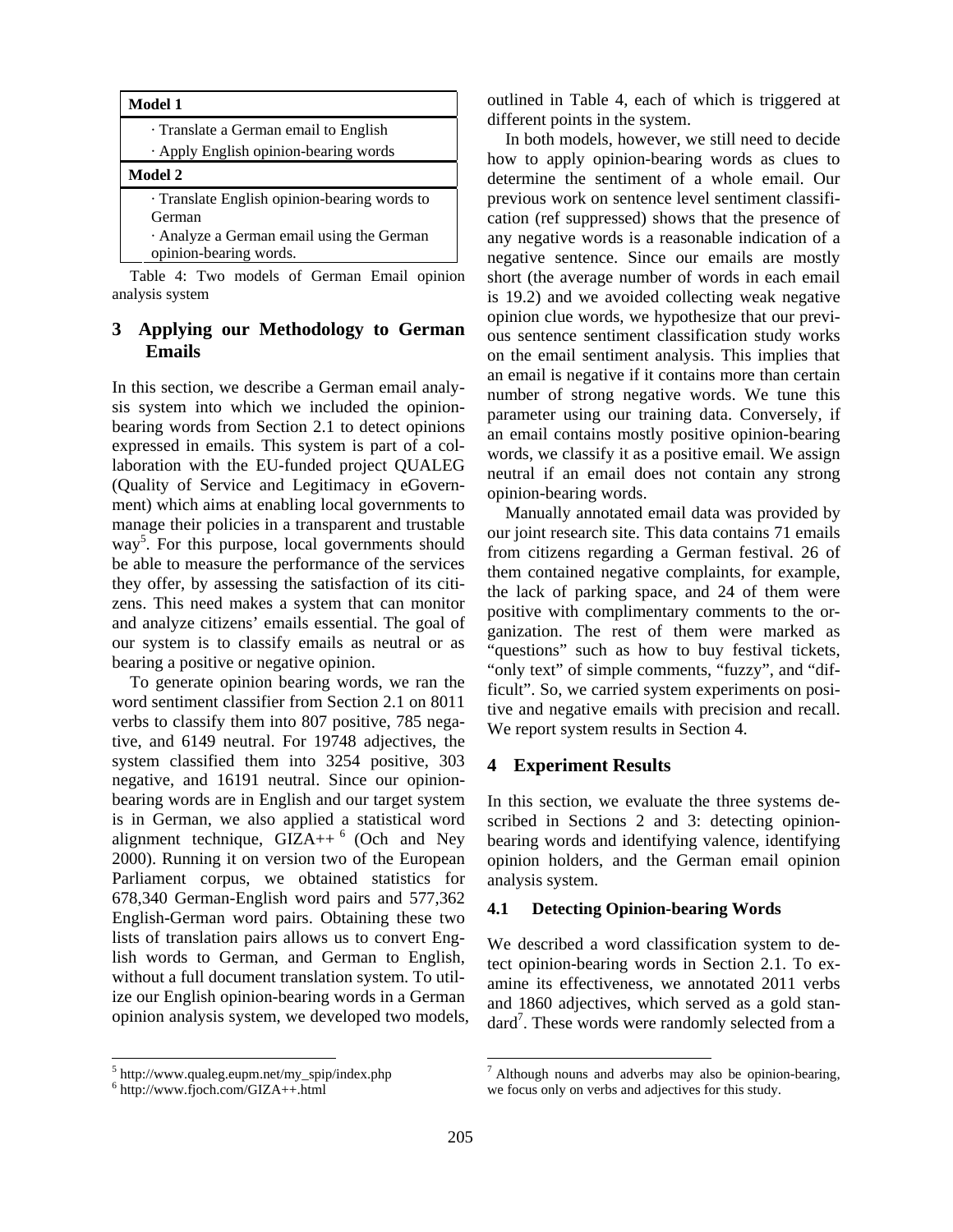|                  |     | Positive   Negative   Neutral |      | Total |
|------------------|-----|-------------------------------|------|-------|
| Verb             | 69  | 151                           | 1791 | 2011  |
| <b>Adjective</b> | 199 | 304                           | 1357 | 1860  |

Table 5: Word distribution in our gold standard

|                  |   | Precision | Recall                                                 | F-score |
|------------------|---|-----------|--------------------------------------------------------|---------|
| P                | V |           | $20.5\% \pm 3.5\%$ 82.4% $\pm 7.5\%$ 32.3% $\pm 4.6\%$ |         |
|                  | A |           | $32.4\% \pm 3.8\%$ 75.5% $\pm 6.1\%$ 45.1% $\pm 4.4\%$ |         |
| $\boldsymbol{X}$ |   |           | $97.2\% \pm 0.6\%$ 77.6% $\pm 1.4\%$ 86.3% $\pm 0.7\%$ |         |
|                  | A |           | $89.5\% \pm 1.7\%$ 67.1% $\pm 2.7\%$ 76.6% $\pm 2.1\%$ |         |
| N                | V |           | $37.8\% \pm 4.9\%$ 76.2% $\pm 8.0\%$ 50.1% $\pm 5.6\%$ |         |
|                  |   |           | $60.0\% \pm 4.1\%$ 78.5% $\pm 4.9\%$ 67.8% $\pm 3.8\%$ |         |

Table 6: Precision, recall, and F-score on word valence categorization for Positive (P), Negative (N) and Neutral  $(X)$  verbs  $(V)$  and adjectives  $(A)$  (with 95% confidence intervals)

collection of 8011 English verbs and 19748 English adjectives. We use training data as seed words for the WordNet expansion part of our algorithm (described in Section 2.1). Table 5 shows the distribution of each semantic class. In both verb and adjective annotation, neutral class has much more words than the positive or negative classes.

We measured the precision, recall, and F-score of our system using 10-fold cross validation. Table 6 shows the results with 95% confidence bounds. Overall (combining positive, neutral and negative), our system achieved  $77.7\% \pm 1.2\%$  accuracy on verbs and  $69.1\% \pm 2.1\%$  accuracy on adjectives. The system has very high precision in the neutral category for both verbs (97.2%) and adjectives (89.5%), which we interpret to mean that our system is really good at filtering non-opinion bearing words. Recall is high in all cases but precision varies; very high for neutral and relatively high for negative but low for positive.

#### **4.2 Opinion Holder Identification**

We conducted experiments on 2822 <sentence; opinion expression; holder> triples and divided the data set into 10 <training; test> sets for cross validation. For evaluation, we consider to match either fully or partially with the holder marked in the test data. The holder matches *fully* if it is a single entity (e.g., "Bush"). The holder matches *partially* when it is part of the multiple entities that make up the marked holder. For example, given a marked holder "Michel Sidibe, Director of the Country and Regional Support Department of UNAIDS", we

|      | <b>Baseline</b> F5 |       | <b>F15</b> | F234  | F12345 |
|------|--------------------|-------|------------|-------|--------|
| Top1 | 23.2%              | 21.8% | 41.6%      | 50.8% | 52.7%  |
| Top2 |                    | 39.7% | 61.9%      | 66.3% | 67.9%  |
| Top3 |                    | 52.2% | 72.5%      | 77.1% | 77.8%  |

Table 7: Opinion holder identification results (excluding pronouns from candidates)

|      | <b>Baseline</b> | F5    | <b>F15</b> | F <sub>234</sub> | <b>F12345</b> |
|------|-----------------|-------|------------|------------------|---------------|
| Top1 | 21.3%           | 18.9% | 41.8%      | 47.9%            | 50.6%         |
| Top2 |                 | 37.9% | 61.6%      | 64.8%            | 66.7%         |
| Top3 |                 | 51.2% | 72.3%      | 75.3%            | 76.0%         |

Table 8: Opinion holder identification results (All noun phrases as candidates)

consider both "Michel Sidibe" and "Director of the Country and Regional Support Department of UNAIDS" as acceptable answers.

Our experiments consist of two parts based on the candidate selection method. Besides the selection method we described in Section 2.2, we also conducted a separate experiment by excluding pronouns from the candidate list. With the second method, the system always produces a nonpronoun holder as an answer. This selection method is useful in some Information Extraction application that only cares non-pronoun holders.

We report accuracy (the percentage of correct answers the system found in the test set) to evaluate our system. We also report how many correct answers were found within the top2 and top3 system answers. Tables 7 and 8 show the system accuracy with and without considering pronouns as alias candidates, respectively. Table 8 mostly shows lower accuracies than Table 7 because test data often has only a non-pronoun entity as a holder and the system picks a pronoun as its answer. Even if the pronoun refers the same entity marked in the test data, the evaluation system counts it as wrong because it does not match the hand annotated holder.

To evaluate the effectiveness of our system, we set the baseline as a system choosing the closest candidate to the expression as a holder without the Maximum Entropy decision. The baseline system had an accuracy of only 21.3% for candidate selection over all noun phrases and 23.2% for candidate selection excluding pronouns.

The results show that detecting opinion holders is a hard problem, but adopting syntactic features (F2, F3, and F4) helps to improve the system. A promising avenue of future work is to investigate the use of semantic features to eliminate noun